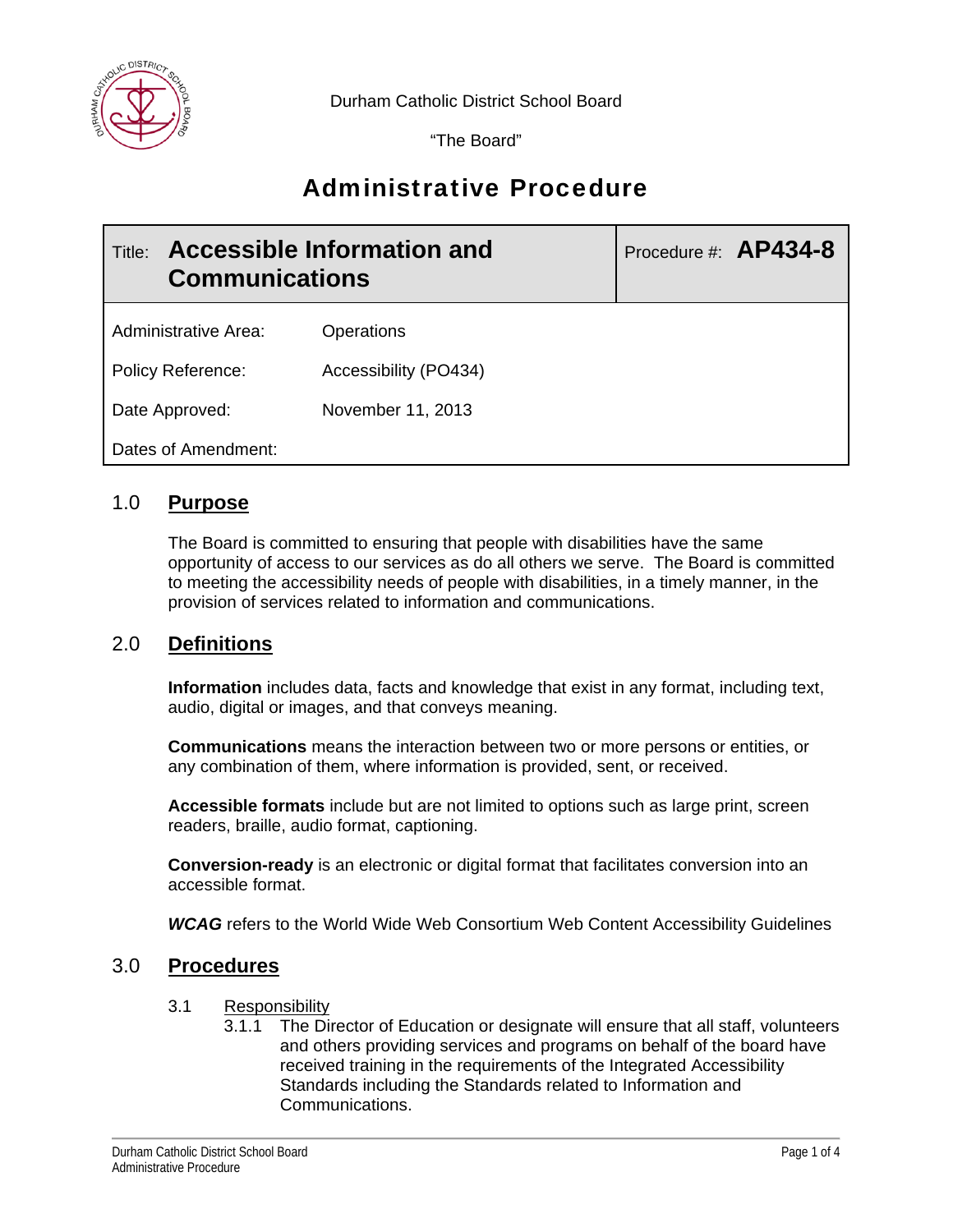## 3.0 **Procedures** (Cont'd)

3.1 Responsibility (Cont'd)

3.1.2 Initial training will be completed by January 1, 2014.

- 3.2. Feedback
	- 3.2.1 The Board will ensure that its processes for receiving and responding to feedback are accessible to persons with disabilities.
	- 3.2.2 Upon request the Board will provide or arrange for the provision of accessible formats and/or communication supports to facilitate feedback.
	- 3.2.3 The Board will notify the public about the availability of accessible formats and communications supports with regard to its feedback processes.
	- 3.2.4 The above provisions will be in place by January 1, 2014.
- 3.3. Procurement
	- 3.3.1 The Board and all its managers and school-based administrators will, wherever practicable, incorporate accessibility criteria and features when procuring or acquiring goods and services, designing new systems or planning a new initiative that are related to provision of information and communication services.
	- 3.3.2 The above approach will be in place by January 1, 2013.

#### 3.4. Provision of Information and Communications in Accessible Formats

- 3.4.1 Upon request, the Board will provide, or arrange for the provision of, accessible formats and communications supports for persons with disabilities to facilitate their access to the services of the Board.
- 3.4.2 Accessible formats and communications supports will be provided in a timely manner that takes into account the person's accessibility needs and at a cost no greater than the regular cost charged to other persons.
- 3.4.3 The Board will determine the suitability of an accessible format or communication support and, in so doing, will consult with the person making the request.
- 3.4.4 The Board will notify the public, through websites, general publications and other relevant means, about the availability of accessible formats and communications supports.
- 3.4.5 The Board will ensure that the provisions of 3.4 are in place by January 1, 2014
- 3.5. Accessible Websites
	- 3.5.1 The Board will ensure that, as of January 1, 2014, all new websites and web content on these sites will conform with the WCAG 2.0 at Level A.
	- 3.5.2 The Board will ensure that, as of January 1, 2021, all its internet websites and web content will conform with WCAG 2.0 at Level AA.
	- 3.5.3 These requirements do not include Live Captions or Pre-recorded Audio Descriptions.
	- 3.5.4 These requirements apply to:
		- a) websites and web content, including web-based applications, that the Board controls directly or controls through a contractual relationship that allows for modifications of the product.
		- b) web content published on a website after January 1, 2012.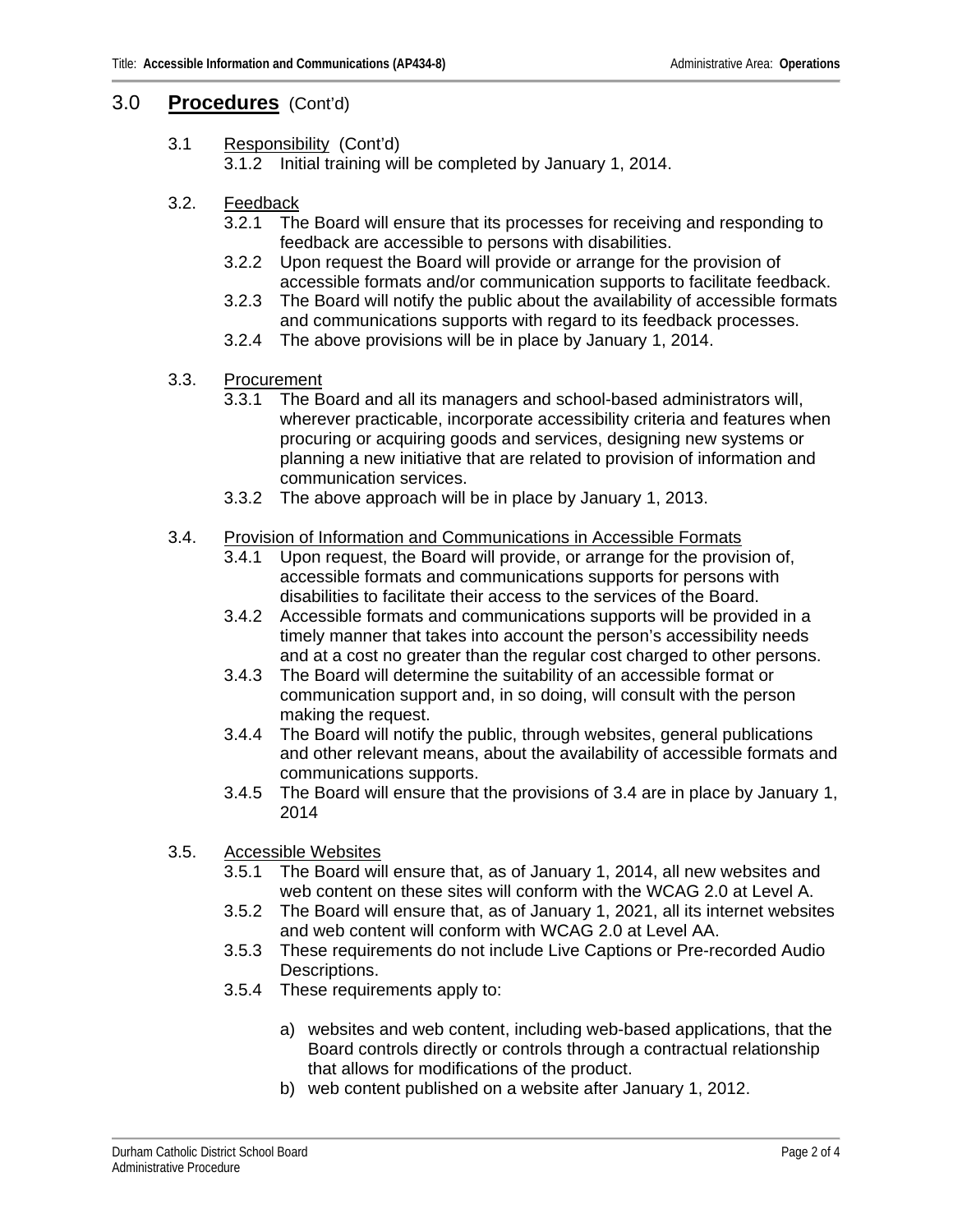#### 3.0 **Procedures** (Cont'd)

#### 3.5 Accessible Websites (Cont'd)

- 3.5.5 Where the Board determines that meeting these requirements is not practicable, such determination will include consideration of:
	- a) the availability of commercial software or tools or both; and
	- b) significant impact on an implementation timeline that was planned or initiated before January 1, 2012.

#### 3.6. Educational and Training Resources and Materials

- 3.6.1 The Board will, upon notification of need, provide educational or training resources or materials in an accessible format that takes into account the accessibility needs due to a disability of the person to whom the material is to be provided.
- 3.6.2 To do so, the Board will procure through purchase or obtain by other means an accessible or conversion-ready electronic format, where available.
- 3.6.3 If the resources cannot be procured or converted into an accessible format the Board will arrange for the provision of comparable resources.
- 3.6.4 The Board will, upon notification of need, provide information on the requirements, availability and descriptions of programs in an accessible format to persons with disabilities.
- 3.6.5 The Board will, upon notification of need, provide student records in an accessible format to persons with disabilities.
- 3.6.6 The Board will ensure these services are in place as of January 1, 2013.
- 3.7 Training for Program/Classroom Staff
	- 3.7.1 The Board will ensure that all staff involved in program or course design, delivery and instruction will be provided with accessibility awareness training related to these responsibilities.
	- 3.7.2 The Board will keep a record of the training provided including the dates on which training was provided and the number of individuals to whom training was provided.
	- 3.7.3 The effective date for provision of this training is January 1, 2013.
- 3.8 School Libraries
	- 3.8.1 The Board will ensure that school libraries are able to provide, procure or acquire an accessible or conversion ready format of print resources upon request by a person with a disability.
	- 3.8.2 The effective date of the provision in 3.8.1 is January 1, 2015.
	- 3.8.3 The Board will ensure that school libraries are able to provide, procure or acquire an accessible or conversion ready format of digital or multimedia resources materials upon request by a person with a disability.
	- 3.8.4 The effective date of the provision in 3.8.3 is January 1, 2020.